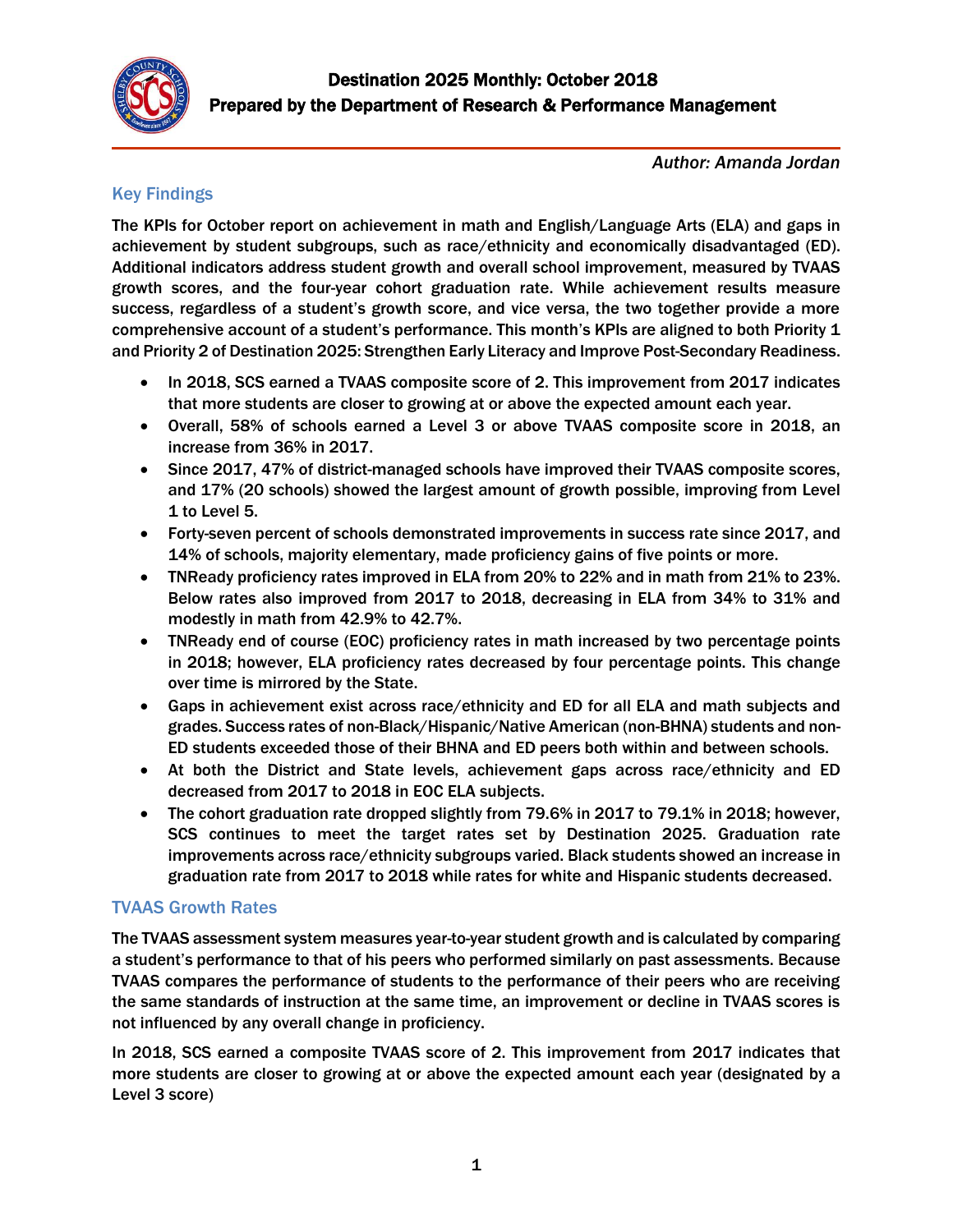

Figure 1 shows that 70% of elementary schools, 51% of middle schools, and 38% of high schools earned a Level 3 or above composite score in 2018. This translates to an increase from 2017 of 29 percentage points for elementary schools, 25 for middle schools, and TWO for high schools. Overall, the percentage of schools that earned a Level 3 and above increased 22 percentage points from 36% in 2017 to 58% in 2018. In individual subjects, SCS earned a Level 3 and above across nine subjects and grade bands, which are shown in Table 1.

| <b>Subject</b>                | Grade    | <b>TVAAS Level</b> |
|-------------------------------|----------|--------------------|
| <b>Social Studies</b>         | 6        | Level 3            |
| <b>Biology I</b>              | $9 - 12$ | Level 3            |
| English I                     | $9 - 12$ | Level 3            |
| <b>Integrated Math I</b>      | $9 - 12$ | Level 3            |
| Math                          | 3, 5, 7  | Level 4            |
| <b>Social Studies</b>         | 7        | Level 5            |
| ELA                           | $3 - 8$  | Level 5            |
| <b>Science</b>                | $5 - 8$  | Level <sub>5</sub> |
| <b>Integrated Math II-III</b> | $9 - 12$ | Level <sub>5</sub> |

### Table 1: 2018 TVAAS Level 3 and Above by Subject and Grade

### Trends in TNReady Proficiency Rates

Proficiency rates are determined by the percentage of students achieving on-track or mastered scores on the TNReady assessments. Although the District saw improvement in high school math proficiency in 2018, high school ELA proficiency decreased by four percentage points from 20% in 2017 to 16% in 2018. As illustrated in Figure 2, the District's improvement in math and decline in ELA proficiencies are mirrored by the State. Additionally, the percentage of students who did not achieve on-track or mastered scores is represented by the below rate. Both SCS and Tennessee saw an increase in the below rates for math and ELA, excluding the State's below rate for ELA which remained stagnant at 17%.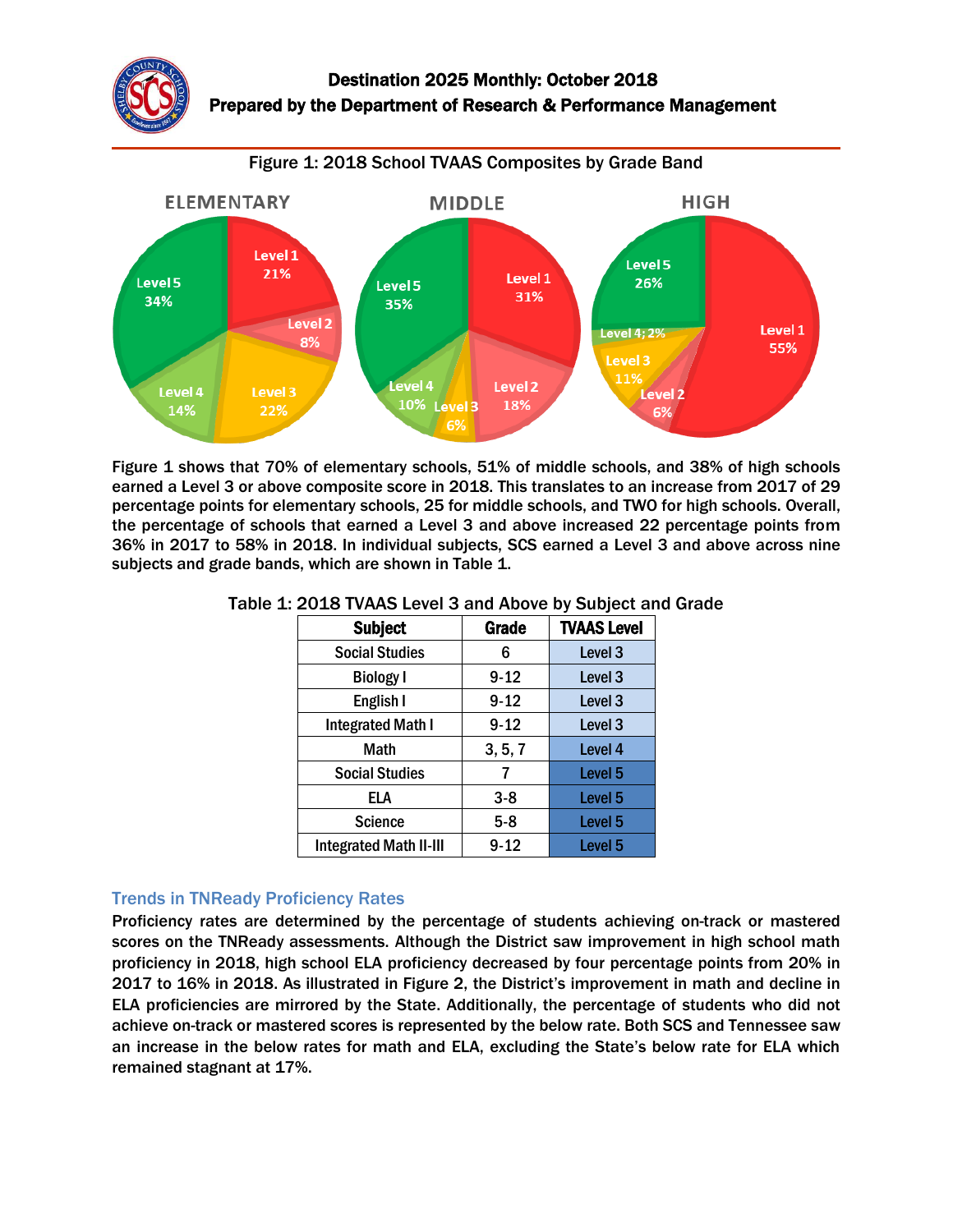



Figure 2: District and State Achievement Over Time in EOC Math and ELA

As Figure 3 shows, SCS elementary and middle schools demonstrated improvements in both proficiency rates and below rates from 2017 to 2018. Although the state's proficiency rates for students in grades 3-8 decreased in math and remained the same in ELA, SCS proficiency increased 2 percentage points in both ELA (20% to 22%) and math (21% to 23%). Additionally, SCS below rates decreased from 34% to 31% in ELA and decreased modestly from 42.9% to 42.7% in math, contrasting the increase in the State's below rate for math.



Figure 3: District and State Achievement Over Time in Grades 3-8 Math and ELA

Sixty-seven schools (47%) improved their success rates from 2017 to 2018, and 14% of schools, majority elementary, made proficiency gains of five points or more. The change in overall success rate for those schools is shown in figure 4 below.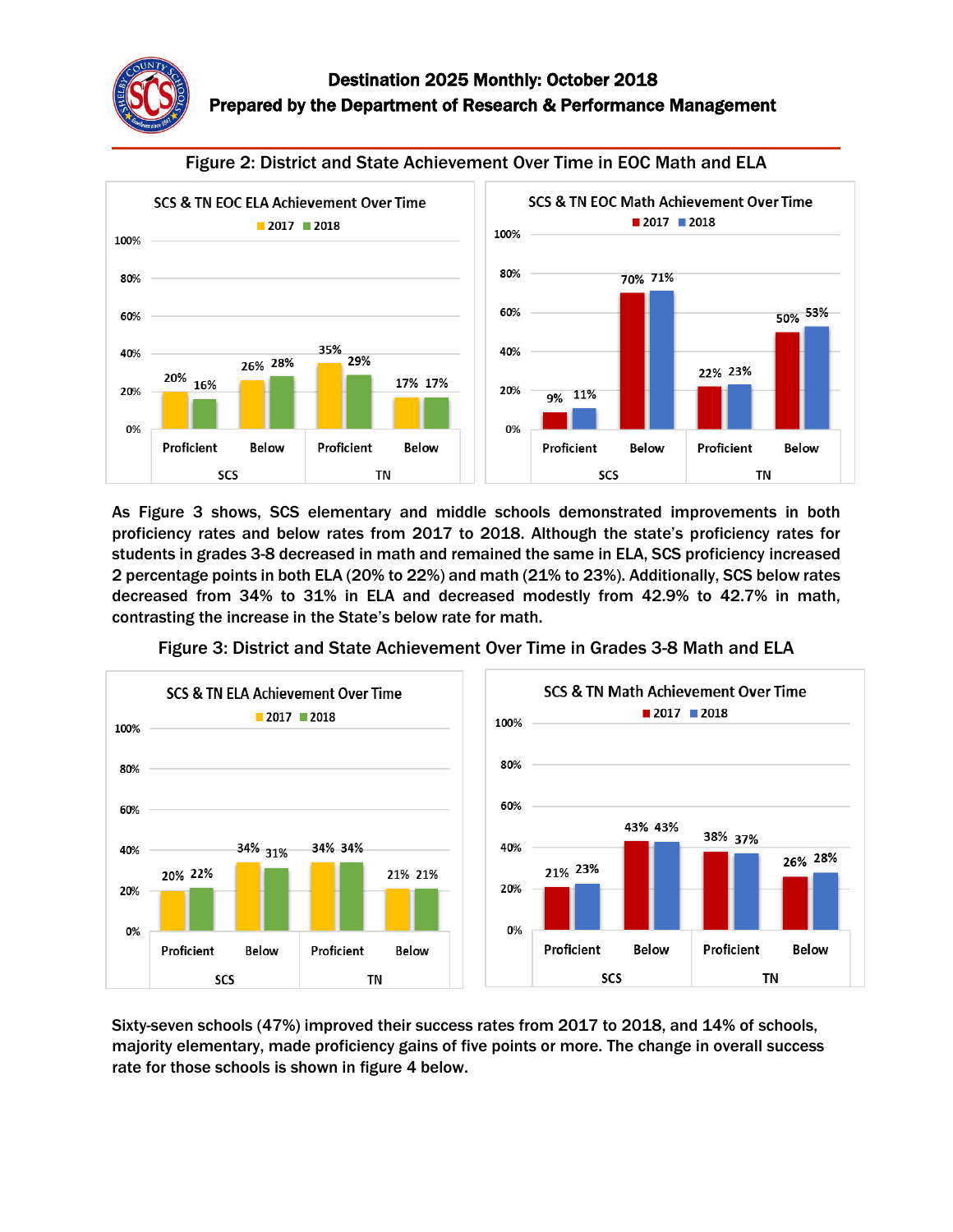



## TNReady Proficiency Rates by Subgroup

Achievement gaps across race/ethnicity and ED persisted in all math and ELA subjects and grade levels in 2018. As Figures 5 and 6 illustrate, proficiency rates for Black/Hispanic/Native American (BHNA) students and ED students were lower than those for all students in each subject and grade; however, proficiency rates for non-BHNA and non-ED student exceeded those of all students in each subject and grade. The widest gaps in achievement in math were found between ED and non-BHNA students in grade 4, gap of -31 percentage points; grade 5, gap of -30; and grade 6, gap of -34. The widest achievement gaps in ELA were found between ED and non-BHNA students in grade 6, gap of -35; grade 7, gap of -33; and English II, gap of -35. These results mirror the achievement gaps seen in 2017.

\*Note that 7th and 8th graders who took Algebra I (759 students) are included in the calculations for overall proficiency rate. When these students are removed to examine the rate for only high school students, the Algebra I proficiency rate drops from 10% to 5%. Because the majority of students in Algebra I were in 8<sup>th</sup> or 9<sup>th</sup> grade, and 47% of 8<sup>th</sup> graders were proficient compared to only 6% of 9<sup>th</sup> graders, emphasis should be placed on increasing interventions and improving the outcomes of our 9th grade Algebra I students.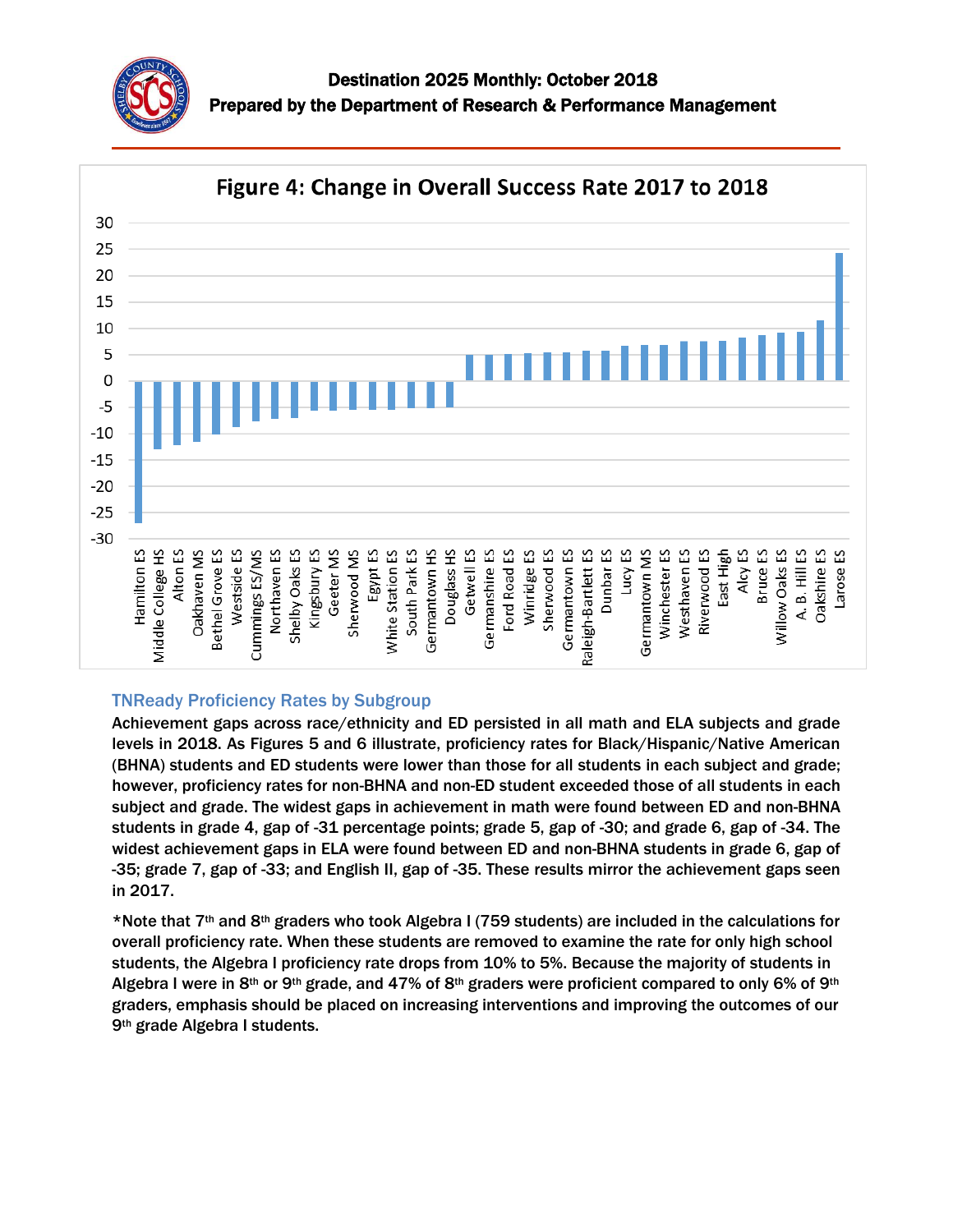

# Destination 2025 Monthly: October 2018 Prepared by the Department of Research & Performance Management



\*Algebra I rate without 7<sup>th</sup> and 8<sup>th</sup> graders \_\_\_\_\_\_\_\_\_\_

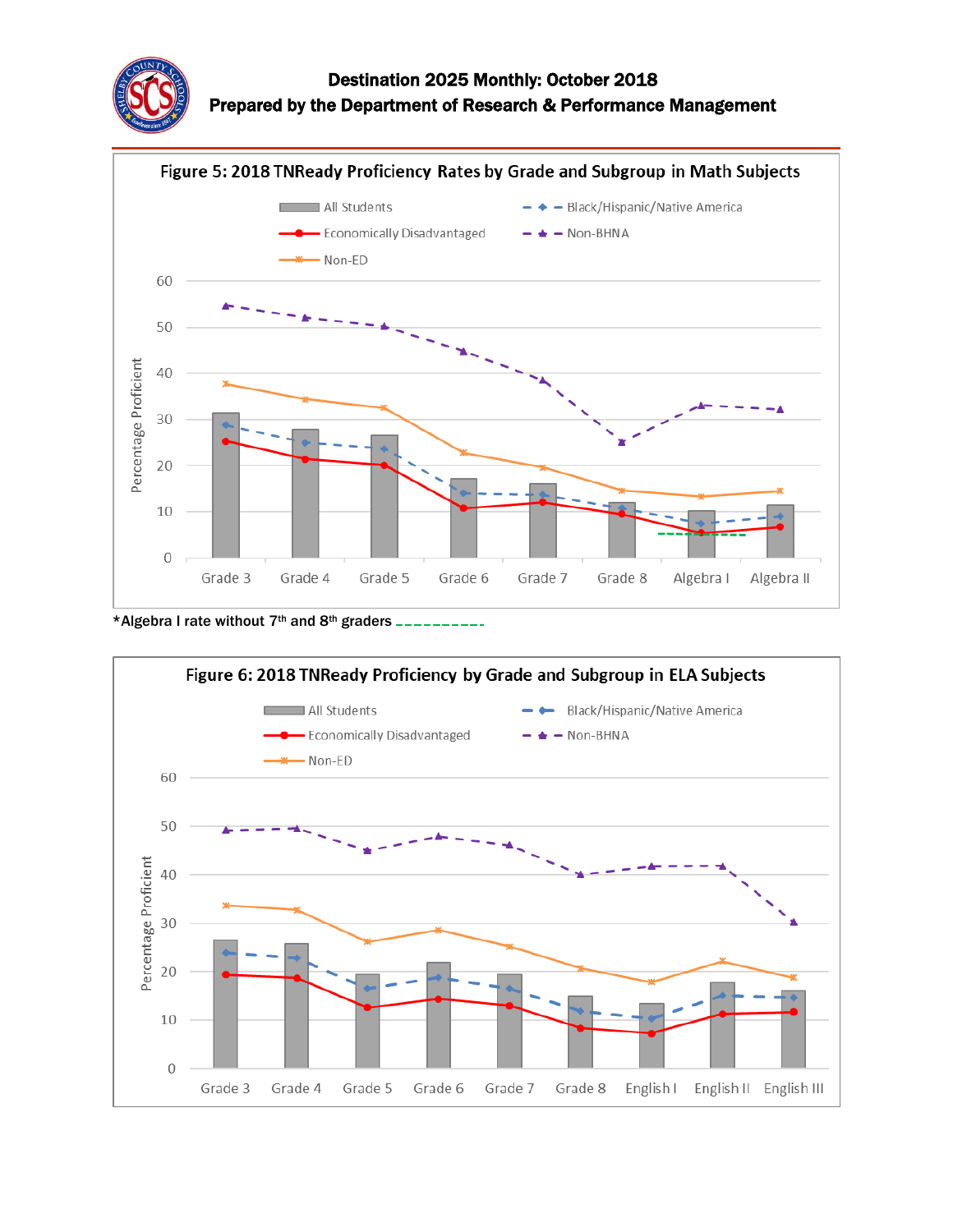

# Destination 2025 Monthly: October 2018 Prepared by the Department of Research & Performance Management

To examine the achievement gaps across race/ethnicity further, RPM isolated proficiency rates for a subset of high schools with the highest concentration of non-BHNA students. These seven schools<sup>1</sup> account for 36% of total high school enrollment, yet account for 88% of white student enrollment and 55% of Hispanic student enrollment. Figure 7 reports subgroup proficiency rates for the subset, and Figure 8 reports proficiency rates for schools not in that subset. Notably, in the subset of schools, proficiency rates for black and Hispanic students increase to meet or exceed the overall proficiency rates in Algebra II and English I-III. This is not a trend seen in the schools outside of this subset, in which proficiency rates remain lower than overall rates for black students across all subjects and in Algebra I and English I for Hispanic students.

Examining this subset by students who are economically disadvantaged yields similar results, as this subset represents 32% of the District's ED high school students. ED status is determined by factoring in both family income and family size. The following figures show that achievement gaps for ED and race/ethnicity are more pronounced in the subset than in schools not in the subset for all subjects, excluding the race/ethnicity gap in English I and English III. This suggests that some progress has been made in closing the race/ethnicity gap in those two subjects since 2017. Further, in schools outside of the subset, proficiency rates for both ED and non-ED students were lower than the overall proficiency rates in each subject. In the subset of schools, however, proficiency rates for non-ED students surpassed the overall proficiency rates in every subject, except Algebra I. This exploration of race/ethnicity and ED at the school level reveals that achievement gaps in TNReady subjects are reflected both within and between schools in SCS.





<sup>1</sup>This subset includes Bolton, Central, Cordova, Germantown, Kingsbury, Overton, and White Station High Schools.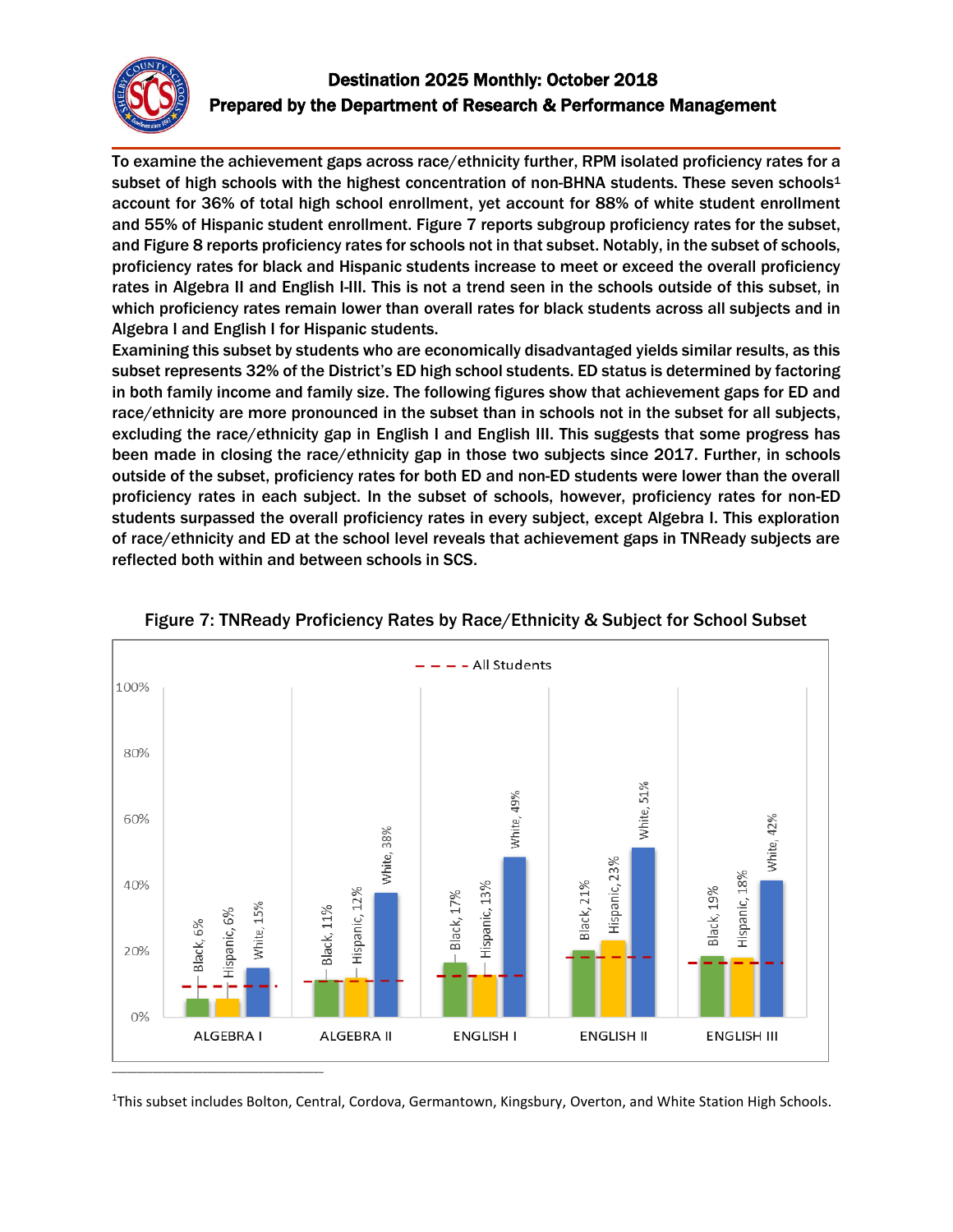





## State and District Achievement Gaps

Gaps in achievement across race/ethnicity and ED exists at both the district and state level. From 2017 to 2018, SCS and the State worked to decrease the achievement gaps in ELA subjects, with SCS showing the most substantial change by decreasing the achievement gap for ED by 5.4 percentage points from -15.1 to -9.7. In EOC math subjects, both Tennessee and SCS saw an increase in the achievement gap across race/ethnicity. SCS showed a modest decrease (-0.4 percentage points) in the ED gap in math from 2017 to 2018.



Figure 9: State and District Achievement Gaps Over Time in EOC Subjects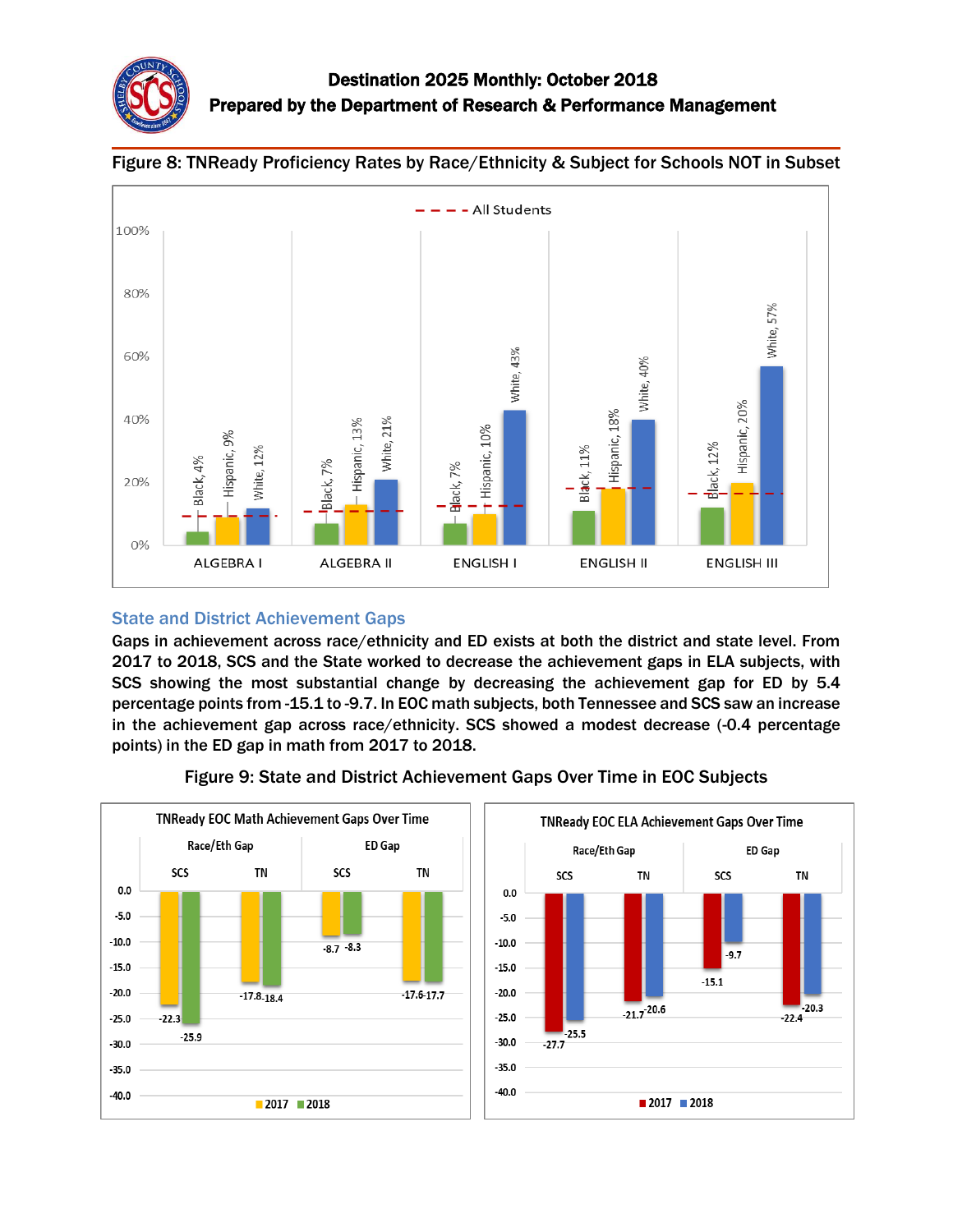

## Trends in Cohort Graduation Rate

The cohort graduation rate measures the proportion of students who attain a regular high school diploma within four years (plus the last summer if needed) of starting ninth grade. SCS's cohort graduation rate increased steadily from 74.6% in 2014 to 79.6% in 2017. Although the rate modestly decreased to 79.1% in 2018, SCS continues to meet the target goals set by Destination 2025.





Examining the cohort graduation rate by race/ethnicity subgroups reveals that black students had the highest graduation rate (80.5%) in 2018, and Hispanic students had the lowest graduation rate (70.9%). The graduation rate for white students was 73.8%, but this subgroup had the greatest decline in graduation rate, dropping -3.4 percentage points from 2017 to 2018. As Figure 11 shows, the graduation rate for the Hispanic subgroup also decreased from 2017 to 2018, while the rate for the black subgroup showed a slight increase of 0.1 percentage points.



Figure 11: Annual Change in Graduation Rate by Race/Eth Subgroup